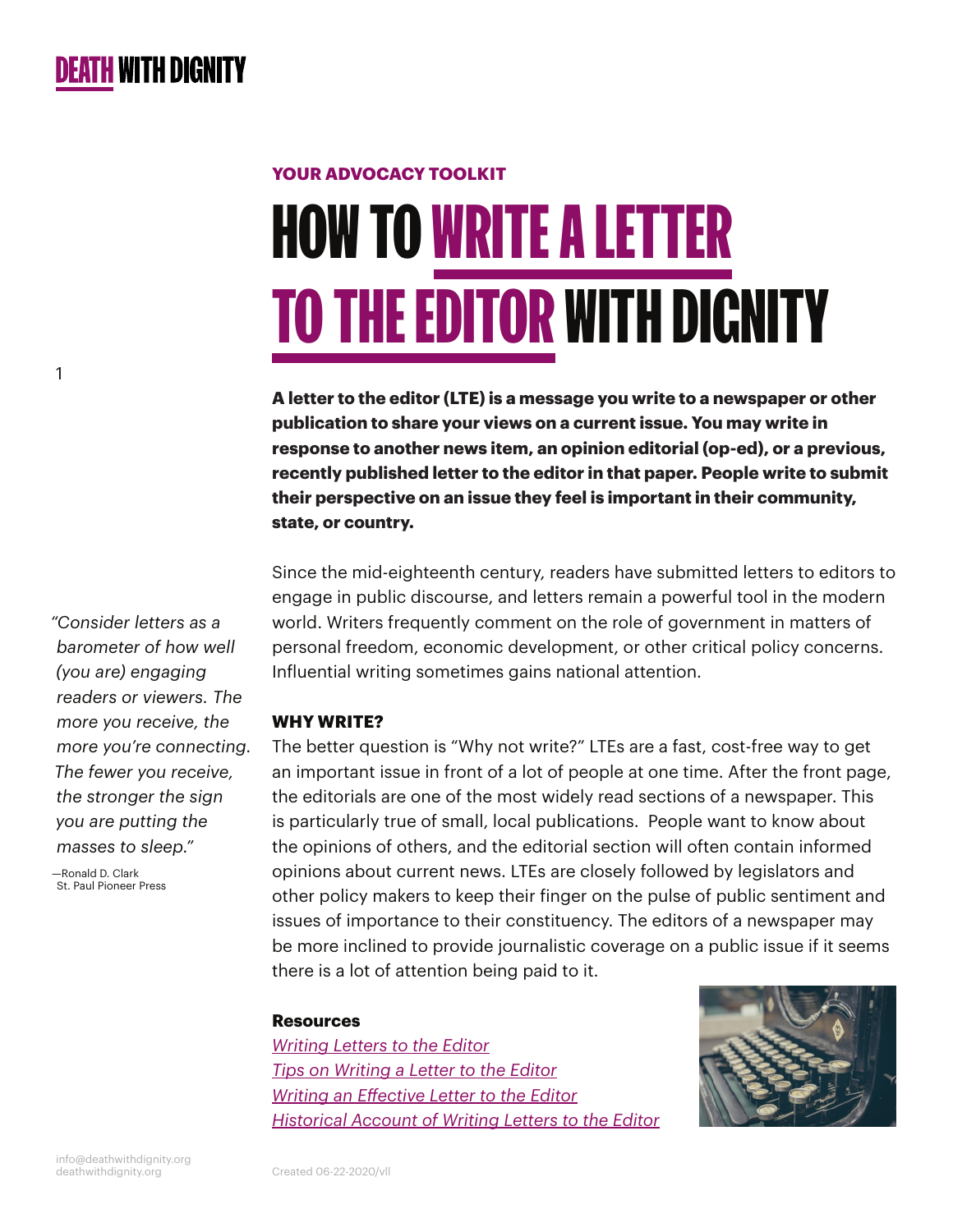## **TIPS TO CONSIDER**

You are passionate about your issue, otherwise you wouldn't be considering an LTE. Of course, one goal is to send a clear message that will move people to take action. You probably already have specific points you *really* want people to understand.

The underlying (and often not considered) goal is to get your letter published. You can write all day long, but unless the editor of a paper accepts your submission, your message won't go anywhere.

## **Keep these tips in mind while developing your thoughts as you prepare to draft your letter:**

- Be civil and respectful in your message by avoiding finger-pointing, blame, or other condemning language.
- Write in first-person.
- Write about a timely issue (nothing says "old news" like old news).
- Make your letter locally relevant (write about how the issue affects you, your community, or your state).
- If including statistics, cite credible sources.
- Write with a specific target in mind (in the case of death with dignity, it might be the loss of a loved one or your own illness that focuses your writing so it resonates with people who have similar experiences).
- Tailor your letter to the paper. Writing to your local publication may have a different feel than if writing to a major national news source.
- Use an organizational affiliation if you have one, and close with an email address and link to your website for people who want more information.
- Target in-state and local community newspapers. You are more likely to get published in a smaller paper than a larger one.
- Submit your letter to *only one paper at a time*. A paper will want exclusive rights to your submission. It's fine to inquire after a few days to let the editor know you would like to try another paper if they won't be publishing your letter (*[check here for](https://www.usnpl.com/)  [publications in your state](https://www.usnpl.com/)*).
- Follow the paper's directions. Learn about your publication's submission process. You may be emailing or using an online submission form (*[see](https://www.dailyastorian.com/site/forms/online_services/letter_editor/)  [this example for the Daily Astorian, a](https://www.dailyastorian.com/site/forms/online_services/letter_editor/)  [local Oregon newspaper](https://www.dailyastorian.com/site/forms/online_services/letter_editor/)*).
- Keep your letter to somewhere between 200–250 words.

## **DRAFT YOUR LETTER**

Every publication has a preferred word count for letters to the editor. Remaining below the maximum word count increases your chance of publication. As a rule of thumb, plan to keep your entire letter to no more than 250 words, spread out over two or three short paragraphs or key

## **WRITE A LETTER TO THE EDITOR**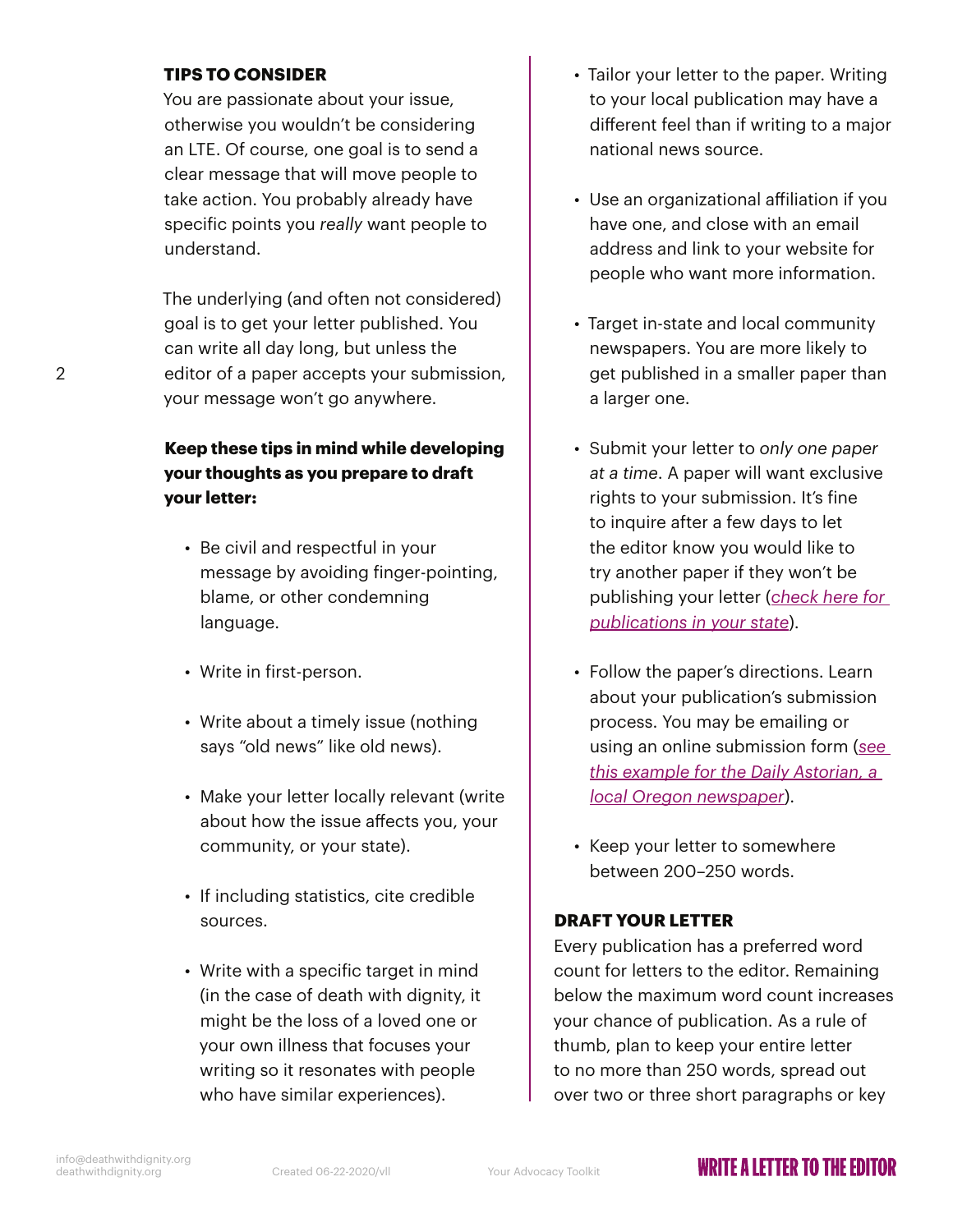points. It doesn't sound like much, but you can pack a lot of information and persuasive power into a few sentences. This small example is less than 125 words:

> **1st paragraph:** Clearly state your position on the proposed death with dignity bill. Call on committee members and/or other legislators to agree. Include the bill number and title so people can look it up after reading your letter.

"*I strongly support [bill number, bill name] sponsored by [legislator's name]. It's time for our legislature to do the same.*"

**2nd paragraph:** Write two or three short sentences about why you've taken your position. Make it personally meaningful and locally relevant.

"*As a recent widow, I watched my husband suffer immeasurably during the last two weeks of his life. He begged me to help him. He begged his doctor to help him. The legal risks without a death with dignity law made that impossible. He died in agony while I helplessly watched him take his last painful breath. No one in this [state] should have to go through what we went through.*"

**3rd and final paragraph:** State you are glad that [ORGANIZATION] is advocating for death with dignity and encourage readers to visit [ORGANIZATION'S WEBSITE] for more information.

"*With the support of [local grassroots organization] and [Death with Dignity] we can get this law passed. Learn more at [website information].*"

Your contact information is *not* included in word count. Be sure to provide your full contact information in an email submission. It doesn't hurt to include it at the top of your letter when using an online submission form:

- Full first and last name
- Mailing address
- Phone number with area code
- Email address

Editors will use your information to confirm your submission, particularly if they intend to publish it. They may want to verify you are the one who submitted the letter.

Prior to submitting, take some time to mull over your letter. Practice reading it out loud. This will help you catch any typographical or grammatical errors and reveal areas where editing may make it easier for others to read and understand your intent.

Prior to submitting, have someone else read your letter, too. Make final spelling and grammar checks after the last edit and submit your letter according to publication requirements.

It's best to submit on a business day, rather than a weekend day, and generally not on a Friday.